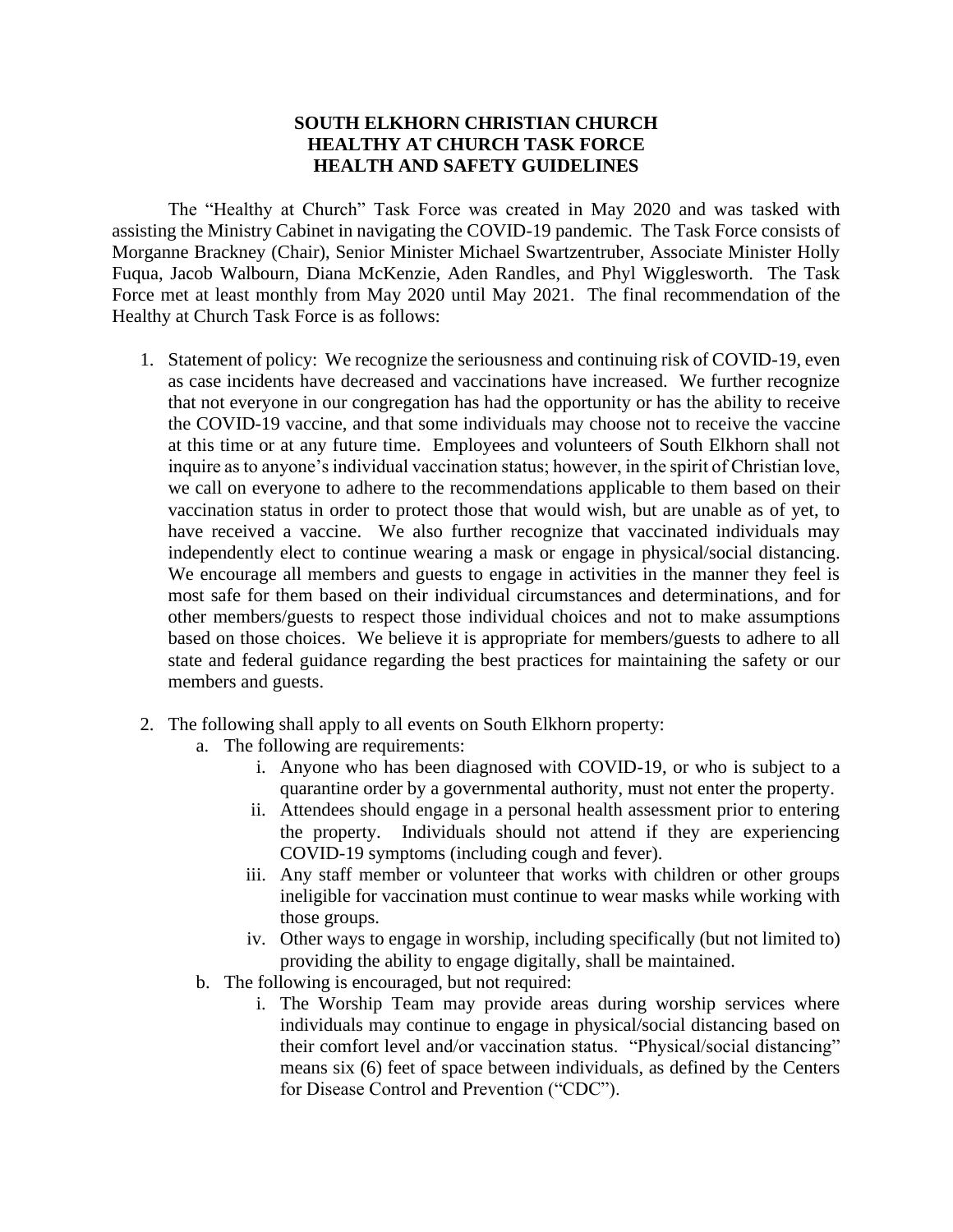- ii. The Worship Team may make materials available, including disposable masks and hand sanitizer, prior to and during worship services.
- iii. The Worship Team may, in their discretion, determine when certain components of the service may resume or whether any should be permanently altered, including but not limited to: greeting time, children's sermon/moment, communion, and passing of offering plates.
- 3. In-person, indoor worship is permitted. Outdoor worship is also permitted.
- 4. Sunday School is permitted to meet in person and indoors. Sunday School classes are encouraged, but not required, to provide alternative means of engagement for those that may not feel comfortable attending in person at this time.
- 5. Small groups (defined as fifty (50) attendees or fewer) affiliated with the church are permitted to meet indoors or outdoors. Permission to have such events must be requested from the Church Administrator as was done prior to the pandemic.
- 6. Large groups affiliated with the church and church-sponsored events involving more than fifty (50) individuals are permitted to have events indoors or outdoors provided such events receive approval from the Executive Team in advance. Such permission should be requested at least twenty-one (21) days in advance of the meeting/event. Permission for these events shall be granted or denied in the sole discretion of the Executive Team.
- 7. Groups not affiliated with the church are permitted to request use of the facilities as was permitted prior to the pandemic. These requests must be submitted to the Church Administrator and will be evaluated by the Executive Team. Requests must be made at least twenty-one (21) days in advance of the requested date. Permission for these events shall be granted or denied in the sole discretion of the Executive Team.
- 8. Ministers and staff may engage in in-person meetings in their own discretion. Ministers and staff are permitted to require individuals meeting with them in-person to engage in any health measures they deem personally necessary, including but not limited to mask usage or physical/social distancing.
- 9. Little Elks is permitted to meet, provided, however, that compliance with any state or national requirements shall be required.
- 10. Refreshments are permitted at all events. Those in charge of events should consider how to serve food and beverages in an inclusive manner that accommodates health concerns, including avoiding the direct handling of food, the use of gloves, providing tongs/serving implements, etc.
- 11. It is anticipated that these Guidelines will not be amended any further. However, the Executive Team may adopt, on an interim basis, any emergency measures recommended by the Task Force or otherwise suggested based on an escalation of case counts, emergences of new virus variants, and/or new state or national mandates. Such measures